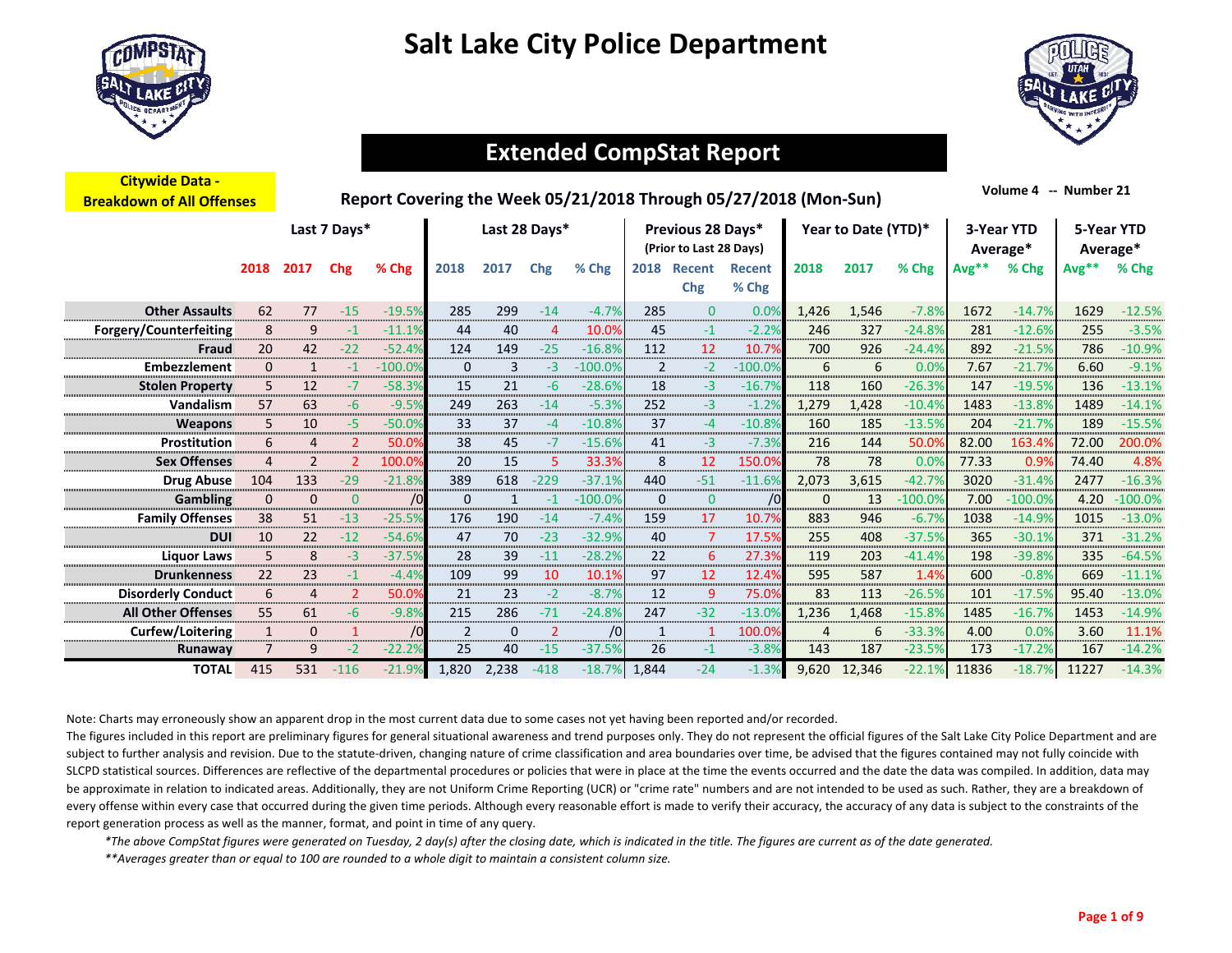

**Rio Grande District\*\*\***



### **Extended CompStat Report…….**

| <b>Breakdown of All Offenses</b> |                |                |                |           |                |               |                | Report Covering the Week 05/21/2018 Through 05/27/2018 (Mon-Sun) |                |                                              |                 |                |                     |           |         | Volume 4<br>$\mathbf{u}$ | Number 21 |                        |
|----------------------------------|----------------|----------------|----------------|-----------|----------------|---------------|----------------|------------------------------------------------------------------|----------------|----------------------------------------------|-----------------|----------------|---------------------|-----------|---------|--------------------------|-----------|------------------------|
|                                  |                |                | Last 7 Days*   |           |                | Last 28 Days* |                |                                                                  |                | Previous 28 Days*<br>(Prior to Last 28 Days) |                 |                | Year to Date (YTD)* |           |         | 3-Year YTD<br>Average*   |           | 5-Year YTD<br>Average* |
|                                  | 2018           | 2017           | Chg            | % Chg     | 2018           | 2017          | Chg            | % Chg                                                            | 2018           | Recent<br><b>Chg</b>                         | Recent<br>% Chg | 2018           | 2017                | % Chg     | $Avg**$ | % Chg                    | Avg**     | % Chg                  |
| <b>Other Assaults</b>            | 6              | 19             | $-13$          | $-68.4%$  | 33             | 58            | $-25$          | $-43.1%$                                                         | 49             | $-16$                                        | $-32.7%$        | 245            | 333                 | $-26.4%$  | 403     | $-39.2%$                 | 377       | $-35.0%$               |
| Forgery/Counterfeiting           | $\overline{2}$ | 3              | $-1$           | $-33.3%$  | 9              | 6             | 3              | 50.0%                                                            | 5              | 4                                            | 80.0%           | 34             | 45                  | $-24.4%$  | 39.00   | $-12.8%$                 | 31.80     | 6.9%                   |
| Fraud                            | 3              | 5              | $-2$           | $-40.0%$  | 18             | 22            | $-4$           | $-18.2%$                                                         | 11             | $\overline{7}$                               | 63.6%           | 98             | 117                 | $-16.2%$  | 113     | $-13.0%$                 | 100       | $-2.4%$                |
| <b>Embezzlement</b>              | 0              | $\mathbf{0}$   | $\mathbf{0}$   | /0        | 0              | $\mathbf{1}$  | $-1$           | $-100.0%$                                                        | $\mathbf{0}$   | $\mathbf{0}$                                 | /0              | $\overline{2}$ | $\mathbf{1}$        | 100.0%    | 1.67    | 20.0%                    | 1.40      | 42.9%                  |
| <b>Stolen Property</b>           | $\overline{2}$ | 5              | $-3$           | $-60.0%$  | 4              | 6             | $-2$           | $-33.3%$                                                         | $\mathbf{1}$   | 3                                            | 300.0%          | 18             | 44                  | $-59.1%$  | 37.33   | $-51.8%$                 | 31.00     | $-41.9%$               |
| Vandalism                        | 5              | 4              |                | 25.0%     | 28             | 27            |                | 3.7%                                                             | 38             | $-10$                                        | $-26.3%$        | 134            | 146                 | $-8.2%$   | 156     | $-13.9%$                 | 157       | $-14.9%$               |
| <b>Weapons</b>                   | $\mathbf{1}$   | $\overline{2}$ |                | $-50.0%$  | $\overline{2}$ | 5             | $-3$           | $-60.0%$                                                         | $\overline{4}$ | $-2$                                         | $-50.0%$        | 13             | 33                  | $-60.6%$  | 45.33   | $-71.3%$                 | 40.00     | $-67.5%$               |
| Prostitution                     | 0              | $\overline{2}$ | $-2$           | $-100.0%$ | 19             | 14            | 5              | 35.7%                                                            | 4              | 15                                           | 375.0%          | 49             | 46                  | 6.5%      | 23.67   | 107.0%                   | 19.60     | 150.0%                 |
| <b>Sex Offenses</b>              | $\mathbf{0}$   | $\mathbf{0}$   | $\mathbf{0}$   | /0        | 3              | 2             |                | 50.0%                                                            | $\mathbf{1}$   | $\overline{2}$                               | 200.0%          | 14             | 15                  | $-6.7%$   | 12.67   | 10.5%                    | 10.40     | 34.6%                  |
| <b>Drug Abuse</b>                | 13             | 71             | $-58$          | $-81.7%$  | 73             | 315           | $-242$         | $-76.8%$                                                         | 54             | 19                                           | 35.2%           | 398            | 2,033               | $-80.4%$  | 1766    | $-77.5%$                 | 1291      | $-69.2%$               |
| <b>Gambling</b>                  | 0              | $\mathbf{0}$   | $\mathbf{0}$   | /0        | $\mathbf 0$    | $\mathbf 0$   | $\mathbf{0}$   | /0                                                               | $\mathbf{0}$   | $\mathbf{0}$                                 | /0              | 0              | $\mathbf{1}$        | $-100.0%$ | 1.33    | $-100.0%$                | 0.80      | $-100.0%$              |
| <b>Family Offenses</b>           | $\mathbf{1}$   | 4              | $-3$           | $-75.0%$  | 8              | 15            | $-7$           | $-46.7%$                                                         | 13             | $-5$                                         | $-38.5%$        | 55             | 79                  | $-30.4%$  | 85.33   | $-35.5%$                 | 78.00     | $-29.5%$               |
| <b>DUI</b>                       | $\mathbf{1}$   | 8              | $-7$           | $-87.5%$  | 8              | 19            | $-11$          | $-57.9%$                                                         | 8              | $\mathbf{0}$                                 | 0.0%            | 42             | 121                 | $-65.3%$  | 107     | $-60.9%$                 | 123       | $-65.8%$               |
| <b>Liquor Laws</b>               | $\mathbf{1}$   | 3              | $-2$           | $-66.79$  | 15             | 22            | $-7$           | $-31.8%$                                                         | 8              | $\overline{7}$                               | 87.5%           | 56             | 127                 | $-55.9%$  | 128     | $-56.1%$                 | 219       | $-74.4%$               |
| <b>Drunkenness</b>               | 6              | 10             | $-4$           | $-40.0%$  | 33             | 35            | $-2$           | $-5.7%$                                                          | 29             | $\overline{4}$                               | 13.8%           | 222            | 234                 | $-5.1%$   | 254     | $-12.7%$                 | 285       | $-22.1%$               |
| <b>Disorderly Conduct</b>        | $\overline{2}$ | $\overline{2}$ | $\overline{0}$ | 0.0%      | $\overline{7}$ | 9             | $-2$           | $-22.2%$                                                         | 3              | $\overline{4}$                               | 133.3%          | 28             | 51                  | $-45.1%$  | 54.33   | $-48.5%$                 | 54.20     | $-48.3%$               |
| <b>All Other Offenses</b>        | 5              | 25             | $-20$          | $-80.0%$  | 27             | 126           | $-99$          | $-78.6%$                                                         | 40             | $-13$                                        | $-32.5%$        | 259            | 601                 | $-56.9%$  | 702     | $-63.1%$                 | 708       | $-63.4%$               |
| <b>Curfew/Loitering</b>          | $\mathbf{1}$   | $\mathbf{0}$   |                | /0        | $\overline{2}$ | $\mathbf 0$   | $\overline{2}$ | /0                                                               | $\mathbf{0}$   | $\overline{2}$                               | /0              | $\overline{2}$ | 3                   | $-33.3%$  | 2.67    | $-25.0%$                 | 2.60      | $-23.1%$               |
| Runaway                          | 0              |                | $-1$           | $-100.0%$ | $\mathbf{1}$   | $\mathbf{1}$  | $\Omega$       | 0.0%                                                             | 3              | $-2$                                         | $-66.7%$        | $\overline{7}$ | $\overline{7}$      | 0.0%      | 11.33   | $-38.2%$                 | 10.40     | $-32.7%$               |
| <b>TOTAL</b>                     | 49             | 164            | $-115$         | $-70.1%$  | 290            | 683           | $-393$         | $-57.5%$                                                         | 271            | 19                                           | 7.0%            | 1.676          | 4,037               | $-58.5%$  | 3943    | $-57.5%$                 | 3541      | $-52.7%$               |

Note: Charts may erroneously show an apparent drop in the most current data due to some cases not yet having been reported and/or recorded.

The figures included in this report are preliminary figures for general situational awareness and trend purposes only. They do not represent the official figures of the Salt Lake City Police Department and are subject to further analysis and revision. Due to the statute-driven, changing nature of crime classification and area boundaries over time, be advised that the figures contained may not fully coincide with SLCPD statistical sources. Differences are reflective of the departmental procedures or policies that were in place at the time the events occurred and the date the data was compiled. In addition, data may be approximate in relation to indicated areas. Additionally, they are not Uniform Crime Reporting (UCR) or "crime rate" numbers and are not intended to be used as such. Rather, they are a breakdown of every offense within every case that occurred during the given time periods. Although every reasonable effort is made to verify their accuracy, the accuracy of any data is subject to the constraints of the report generation process as well as the manner, format, and point in time of any query.

*\*The above CompStat figures were generated on Tuesday, 2 day(s) after the closing date, which is indicated in the title. The figures are current as of the date generated.*

*\*\*Averages greater than or equal to 100 are rounded to a whole digit to maintain a consistent column size.*

*\*\*\*The Rio Grande District is defined as the area from North Temple to 700 South and State Street to I‐15. However, this area overlaps other districts covered with the SLCPD CompStat Report, namely parts of Districts 3 & 4. As a result, the data contained within the Rio Grande District may also be listed in the data for other areas.*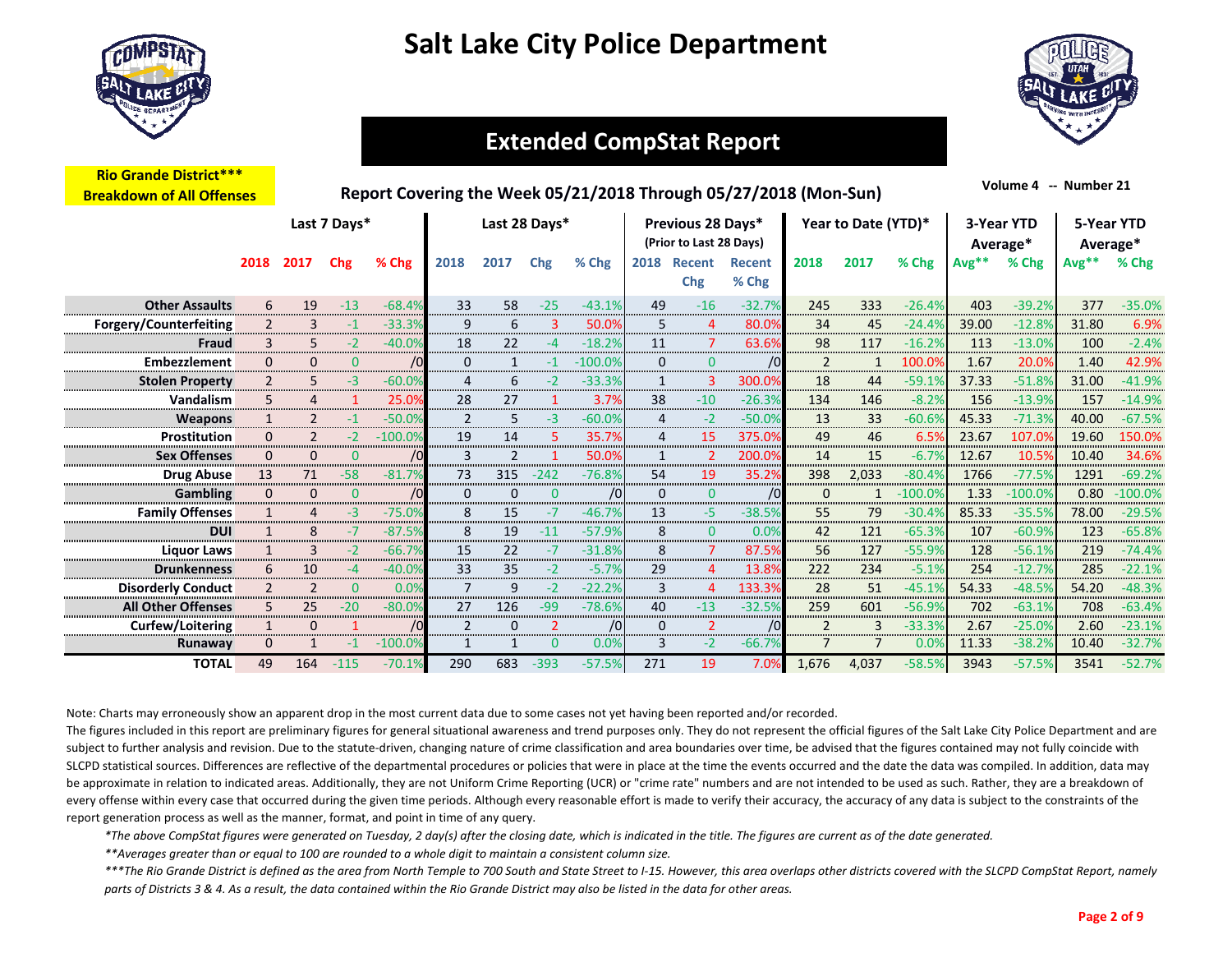

**Council District 1 ‐** 



### **Extended CompStat Report…….**

| <u>COUNCIL DISTRICT T -</u><br><b>Breakdown of All Offenses</b> |                |                |                | Report Covering the Week 05/21/2018 Through 05/27/2018 (Mon-Sun) |                |                |               |            |                |                                              |                        |                |                     |            |         | Volume 4 -- Number 21  |         |                        |
|-----------------------------------------------------------------|----------------|----------------|----------------|------------------------------------------------------------------|----------------|----------------|---------------|------------|----------------|----------------------------------------------|------------------------|----------------|---------------------|------------|---------|------------------------|---------|------------------------|
|                                                                 |                |                | Last 7 Days*   |                                                                  |                |                | Last 28 Days* |            |                | Previous 28 Days*<br>(Prior to Last 28 Days) |                        |                | Year to Date (YTD)* |            |         | 3-Year YTD<br>Average* |         | 5-Year YTD<br>Average* |
|                                                                 | 2018           | 2017           | Chg            | % Chg                                                            | 2018           | 2017           | Chg           | % Chg      | 2018           | Recent<br><b>Chg</b>                         | <b>Recent</b><br>% Chg | 2018           | 2017                | % Chg      | $Avg**$ | % Chg                  | $Avg**$ | % Chg                  |
| <b>Other Assaults</b>                                           | 7              | 11             | $-4$           | $-36.4%$                                                         | 29             | 39             | $-10$         | $-25.6%$   | 30             | $-1$                                         | $-3.3%$                | 151            | 192                 | $-21.4%$   | 201     | $-24.8%$               | 198     | $-23.8%$               |
| <b>Forgery/Counterfeiting</b>                                   | 0              | 0              | 0              | /0                                                               | 6              | 3              | 3             | 100.0%     | $\overline{7}$ | $-1$                                         | $-14.3%$               | 30             | 39                  | $-23.1%$   | 31.33   | $-4.3%$                | 27.80   | 7.9%                   |
| Fraud                                                           | 0              | 5.             | -5.            | $-100.0%$                                                        | 7              | 15             | -8            | $-53.3%$   | 12             | $-5$                                         | $-41.7%$               | 72             | 96                  | $-25.0%$   | 82.33   | $-12.6%$               | 71.00   | 1.4%                   |
| Embezzlement                                                    | 0              | 0              | 0              | /0                                                               | $\mathbf{0}$   | $\mathbf 0$    | $\mathbf{0}$  | $\sqrt{0}$ | $\mathbf{0}$   | $\mathbf{0}$                                 | /0                     | $\mathbf{1}$   | $\mathbf{1}$        | 0.0%       | 0.67    | 50.0%                  | 0.80    | 25.0%                  |
| <b>Stolen Property</b>                                          | 0              | 0              | $\Omega$       | /0                                                               | $\mathbf{1}$   | 0              | $\mathbf 1$   | /0         | 3              | $-2$                                         | $-66.7%$               | 10             | 7                   | 42.9%      | 10.33   | $-3.2%$                | 10.80   | $-7.4%$                |
| Vandalism                                                       | 9              | 3              | 6              | 200.0%                                                           | 25             | 27             | $-2$          | $-7.4%$    | 32             | $-7$                                         | $-21.9%$               | 165            | 167                 | $-1.2%$    | 196     | $-16.0%$               | 193     | $-14.4%$               |
| <b>Weapons</b>                                                  | 0              | 1              | -1             | $-100.0%$                                                        | 3              | $\overline{4}$ | $-1$          | $-25.0%$   | $\overline{4}$ | $-1$                                         | $-25.0%$               | 15             | 20                  | $-25.0%$   | 26.00   | $-42.3%$               | 22.40   | $-33.0%$               |
| Prostitution                                                    | $\mathbf{1}$   | 1              | 0              | 0.0%                                                             | $\overline{2}$ | $\overline{4}$ | $-2$          | $-50.0%$   | $\overline{7}$ | $-5$                                         | $-71.4%$               | 23             | 10                  | 130.0%     | 7.33    | 213.6%                 | 6.40    | 259.4%                 |
| <b>Sex Offenses</b>                                             | 0              | $\mathbf{1}$   | $-1$           | $-100.09$                                                        | 2              | $\overline{2}$ | $\mathbf 0$   | 0.0%       | $\mathbf{1}$   | 1                                            | 100.0%                 | $\overline{7}$ | 13                  | $-46.2%$   | 13.00   | $-46.2%$               | 12.20   | $-42.6%$               |
| <b>Drug Abuse</b>                                               | 6              | 6              | 0              | 0.0%                                                             | 26             | 26             | 0             | 0.0%       | 20             | 6                                            | 30.0%                  | 115            | 133                 | $-13.5%$   | 141     | $-18.4%$               | 147     | $-22.0%$               |
| <b>Gambling</b>                                                 | 0              | 0              | $\overline{0}$ | /0                                                               | $\mathbf{0}$   | $\mathbf 0$    | $\mathbf{0}$  | /0         | $\mathbf{0}$   | $\mathbf{0}$                                 | /0                     | 0              | $\mathbf{1}$        | $-100.0%$  | 0.67    | $-100.0%$              | 0.40    | $-100.0%$              |
| <b>Family Offenses</b>                                          | $\overline{7}$ | $\overline{7}$ | $\mathbf{0}$   | 0.0%                                                             | 28             | 31             | $-3$          | $-9.7%$    | 25             | $\overline{3}$                               | 12.0%                  | 130            | 169                 | $-23.1%$   | 186     | $-30.1%$               | 181     | $-28.3%$               |
| <b>DUI</b>                                                      | 0              | 4              | $-4$           | $-100.0%$                                                        | $\mathbf{0}$   | 8              | -8            | $-100.0%$  | 2              | $-2$                                         | $-100.0%$              | 18             | 35                  | $-48.6%$   | 30.33   | $-40.7%$               | 29.40   | $-38.8%$               |
| <b>Liquor Laws</b>                                              | 0              | 0              | $\overline{0}$ | /0                                                               | $\overline{2}$ | $\mathbf{1}$   | 1             | 100.0%     | 2              | $\mathbf{0}$                                 | 0.0%                   | $\overline{7}$ | 3                   | 133.3%     | 6.00    | 16.7%                  | 8.60    | $-18.6%$               |
| <b>Drunkenness</b>                                              | $\overline{2}$ | $\overline{2}$ | $\mathbf{0}$   | 0.0%                                                             | 5              | $\overline{7}$ | $-2$          | $-28.6%$   | 5              | $\mathbf{0}$                                 | 0.0%                   | 22             | 34                  | $-35.3%$   | 37.67   | $-41.6%$               | 37.20   | $-40.9%$               |
| <b>Disorderly Conduct</b>                                       | $\mathbf{1}$   | $\mathbf{1}$   | $\overline{0}$ | 0.0%                                                             | 2              | 5              | $-3$          | $-60.0%$   | $\mathbf{1}$   |                                              | 100.0%                 | 8              | 11                  | $-27.3%$   | 4.33    | 84.6%                  | 4.20    | 90.5%                  |
| <b>All Other Offenses</b>                                       | 5              | 1              | 4              | 400.0%                                                           | 13             | 13             | $\Omega$      | 0.0%       | 17             | -4                                           | $-23.5%$               | 72             | 60                  | 20.0%      | 73.33   | $-1.8%$                | 70.00   | 2.9%                   |
| Curfew/Loitering                                                | 0              | 0              | $\mathbf{0}$   | /0                                                               | 0              | 0              | $\mathbf{0}$  | /0         | $\mathbf{0}$   | $\mathbf{0}$                                 | /0                     | 0              | $\mathbf 0$         | $\sqrt{0}$ | 0.00    | /0                     | 0.00    | /0                     |
| Runaway                                                         |                | 1              | $\mathbf{0}$   | 0.0%                                                             | 6              | 9              | $-3$          | $-33.3%$   | $\overline{4}$ | $\overline{2}$                               | 50.0%                  | 31             | 54                  | $-42.6%$   | 42.67   | $-27.3%$               | 41.00   | $-24.4%$               |
| <b>TOTAL</b>                                                    | 39             | 44             | -5             | $-11.4%$                                                         | 157            | 194            | $-37$         | $-19.1%$   | 172            | $-15$                                        | $-8.7%$                | 877            | 1.045               | $-16.1%$   | 1090    | $-19.5%$               | 1062    | $-17.4%$               |

Note: Charts may erroneously show an apparent drop in the most current data due to some cases not yet having been reported and/or recorded.

The figures included in this report are preliminary figures for general situational awareness and trend purposes only. They do not represent the official figures of the Salt Lake City Police Department and are subject to further analysis and revision. Due to the statute-driven, changing nature of crime classification and area boundaries over time, be advised that the figures contained may not fully coincide with SLCPD statistical sources. Differences are reflective of the departmental procedures or policies that were in place at the time the events occurred and the date the data was compiled. In addition, data may be approximate in relation to indicated areas. Additionally, they are not Uniform Crime Reporting (UCR) or "crime rate" numbers and are not intended to be used as such. Rather, they are a breakdown of every offense within every case that occurred during the given time periods. Although every reasonable effort is made to verify their accuracy, the accuracy of any data is subject to the constraints of the report generation process as well as the manner, format, and point in time of any query.

*\*The above CompStat figures were generated on Tuesday, 2 day(s) after the closing date, which is indicated in the title. The figures are current as of the date generated.*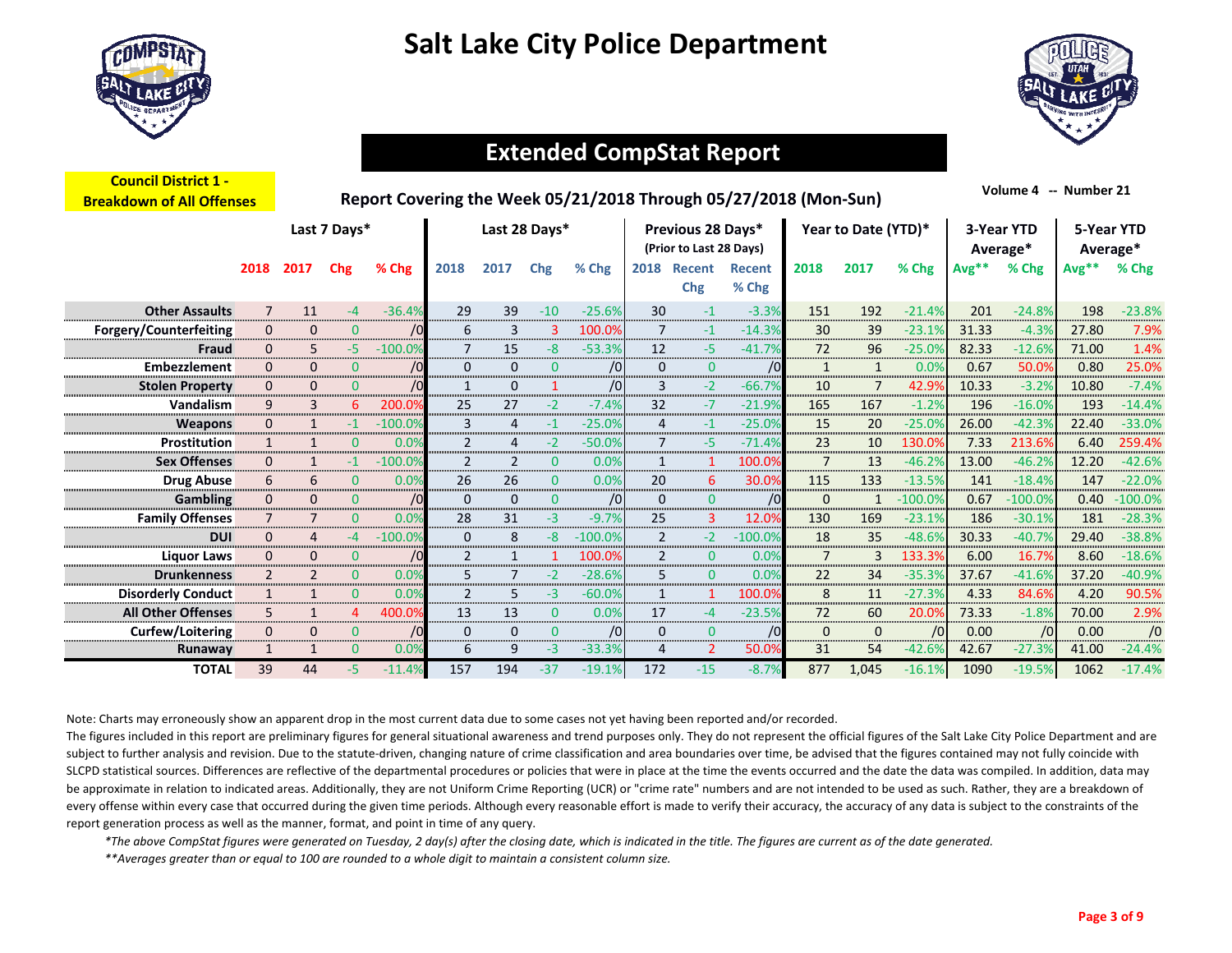

**Council District 2 ‐** 



### **Extended CompStat Report…….**

| <u>Council District Z -</u><br><b>Breakdown of All Offenses</b> |                |                |                |            |                |                |              |           |                |                                              | Report Covering the Week 05/21/2018 Through 05/27/2018 (Mon-Sun) |              |                     |           |         | Volume 4 -- Number 21  |       |                        |
|-----------------------------------------------------------------|----------------|----------------|----------------|------------|----------------|----------------|--------------|-----------|----------------|----------------------------------------------|------------------------------------------------------------------|--------------|---------------------|-----------|---------|------------------------|-------|------------------------|
|                                                                 |                |                | Last 7 Days*   |            |                | Last 28 Days*  |              |           |                | Previous 28 Days*<br>(Prior to Last 28 Days) |                                                                  |              | Year to Date (YTD)* |           |         | 3-Year YTD<br>Average* |       | 5-Year YTD<br>Average* |
|                                                                 | 2018           | 2017           | Chg            | % Chg      | 2018           | 2017           | Chg          | % Chg     | 2018           | Recent<br>Chg                                | <b>Recent</b><br>% Chg                                           | 2018         | 2017                | % Chg     | $Avg**$ | % Chg                  | Avg** | % Chg                  |
| <b>Other Assaults</b>                                           | 15             | 16             | $-1$           | $-6.3%$    | 64             | 64             | $\mathbf{0}$ | 0.0%      | 62             | $\overline{2}$                               | 3.2%                                                             | 307          | 274                 | 12.0%     | 289     | 6.2%                   | 268   | 14.6%                  |
| <b>Forgery/Counterfeiting</b>                                   | $\mathbf 0$    | $\mathbf{1}$   | -1             | $-100.0%$  | 8              | 4              | 4            | 100.0%    | 12             | $-4$                                         | $-33.3%$                                                         | 49           | 49                  | 0.0%      | 53.33   | $-8.1%$                | 49.60 | $-1.2%$                |
| Fraud                                                           | $\mathbf{1}$   | $\overline{2}$ | $-1$           | $-50.0%$   | 11             | 17             | -6           | $-35.3%$  | 11             | $\mathbf{0}$                                 | 0.0%                                                             | 83           | 113                 | $-26.5%$  | 105     | $-21.0%$               | 98.00 | $-15.3%$               |
| Embezzlement                                                    | $\Omega$       | 0              | $\Omega$       | /0         | $\Omega$       | $\mathbf 0$    | $\mathbf{0}$ | /0        | $\mathbf{0}$   | $\overline{0}$                               | /0                                                               | $\Omega$     | 1                   | $-100.0%$ | 1.67    | $-100.0%$              | 1.60  | $-100.0%$              |
| <b>Stolen Property</b>                                          | $\mathbf 0$    | 0              | $\Omega$       | /0         | $\mathbf{0}$   | $\mathbf 0$    | $\mathbf{0}$ | /0        | $\overline{4}$ | $-4$                                         | $-100.0%$                                                        | 25           | 24                  | 4.2%      | 22.67   | 10.3%                  | 22.20 | 12.6%                  |
| Vandalism                                                       | 9              | 18             | $-9$           | $-50.0%$   | 37             | 55             | $-18$        | $-32.7%$  | 37             | $\mathbf{0}$                                 | 0.0%                                                             | 202          | 270                 | $-25.2%$  | 253     | $-20.2%$               | 255   | $-20.7%$               |
| Weapons                                                         | $\mathbf{1}$   | 2              | $-1$           | $-50.0%$   | 11             | 9              | 2            | 22.2%     | 11             | $\overline{0}$                               | 0.0%                                                             | 46           | 44                  | 4.5%      | 37.33   | 23.2%                  | 35.60 | 29.2%                  |
| <b>Prostitution</b>                                             | $\overline{2}$ | $\mathbf{0}$   | $\overline{2}$ | $\sqrt{0}$ | $\overline{4}$ | 3              |              | 33.3%     | 12             | $-8$                                         | $-66.7%$                                                         | 44           | 19                  | 131.6%    | 9.00    | 388.9%                 | 7.60  | 478.9%                 |
| <b>Sex Offenses</b>                                             | $\mathbf{0}$   | $\mathbf{0}$   | $\mathbf{0}$   | /0         | 3              | 4              | -1           | $-25.0%$  | $\mathbf{1}$   | 2                                            | 200.0%                                                           | 12           | 12                  | 0.0%      | 12.67   | $-5.3%$                | 14.20 | $-15.5%$               |
| <b>Drug Abuse</b>                                               | 38             | 9              | 29             | 322.2%     | 90             | 67             | 23           | 34.3%     | 111            | $-21$                                        | $-18.9%$                                                         | 491          | 331                 | 48.3%     | 246     | 99.9%                  | 235   | 108.9%                 |
| <b>Gambling</b>                                                 | $\mathbf{0}$   | $\mathbf{0}$   | $\mathbf{0}$   | /0         | $\mathbf{0}$   | 1              | $-1$         | $-100.0%$ | $\mathbf{0}$   | $\mathbf{0}$                                 | /0                                                               | $\mathbf{0}$ | 6                   | $-100.0%$ | 3.00    | $-100.0%$              | 1.80  | $-100.0%$              |
| <b>Family Offenses</b>                                          | 8              | 17             | -9             | $-52.9%$   | 46             | 54             | -8           | $-14.8%$  | 35             | 11                                           | 31.4%                                                            | 207          | 240                 | $-13.8%$  | 256     | $-19.0%$               | 237   | $-12.8%$               |
| <b>DUI</b>                                                      | 3              | 4              | -1             | $-25.0%$   | 17             | 12             | 5            | 41.7%     | 3              | 14                                           | 466.7%                                                           | 54           | 66                  | $-18.2%$  | 57.00   | $-5.3%$                | 52.20 | 3.4%                   |
| <b>Liquor Laws</b>                                              | $\mathbf{0}$   | 1              | $-1$           | $-100.0%$  | 2              | 1              | -1           | 100.0%    | $\overline{2}$ | $\mathbf{0}$                                 | 0.0%                                                             | 8            | $\overline{7}$      | 14.3%     | 11.00   | $-27.3%$               | 20.60 | $-61.2%$               |
| <b>Drunkenness</b>                                              | $\overline{2}$ | 3              | $-1$           | $-33.3%$   | 11             | 11             | $\mathbf{0}$ | 0.0%      | 5              | 6                                            | 120.0%                                                           | 43           | 61                  | $-29.5%$  | 49.33   | $-12.8%$               | 53.80 | $-20.1%$               |
| <b>Disorderly Conduct</b>                                       | $\mathbf{1}$   | $\mathbf{0}$   |                | /0         | 3              | $\overline{4}$ | $-1$         | $-25.0%$  | $\mathbf{1}$   | 2                                            | 200.0%                                                           | 6            | 17                  | $-64.7%$  | 11.67   | $-48.6%$               | 11.00 | $-45.5%$               |
| <b>All Other Offenses</b>                                       | 12             | 10             | $\overline{2}$ | 20.0%      | 53             | 36             | 17           | 47.2%     | 57             | $-4$                                         | $-7.0%$                                                          | 231          | 201                 | 14.9%     | 155     | 49.0%                  | 141   | 63.6%                  |
| <b>Curfew/Loitering</b>                                         | $\mathbf{0}$   | 0              | $\overline{0}$ | /0         | $\mathbf{0}$   | $\mathbf{0}$   | $\mathbf{0}$ | /0        | $\mathbf{0}$   | $\overline{0}$                               | /0                                                               | $\mathbf{0}$ | $\mathbf{0}$        | /0        | 0.00    | $\sqrt{0}$             | 0.00  | /0                     |
| Runaway                                                         | $\overline{2}$ | $\mathbf{1}$   |                | 100.0%     | $\overline{7}$ | 10             | $-3$         | $-30.0%$  | 8              | $-1$                                         | $-12.5%$                                                         | 38           | 53                  | $-28.3%$  | 49.67   | $-23.5%$               | 43.00 | $-11.6%$               |
| <b>TOTAL</b>                                                    | 94             | 84             | 10             | 11.9%      | 367            | 352            | 15           | 4.3%      | 372            | -5.                                          | $-1.3%$                                                          | 1.846        | 1.788               | 3.2%      | 1622    | 13.8%                  | 1547  | 19.3%                  |

Note: Charts may erroneously show an apparent drop in the most current data due to some cases not yet having been reported and/or recorded.

The figures included in this report are preliminary figures for general situational awareness and trend purposes only. They do not represent the official figures of the Salt Lake City Police Department and are subject to further analysis and revision. Due to the statute-driven, changing nature of crime classification and area boundaries over time, be advised that the figures contained may not fully coincide with SLCPD statistical sources. Differences are reflective of the departmental procedures or policies that were in place at the time the events occurred and the date the data was compiled. In addition, data may be approximate in relation to indicated areas. Additionally, they are not Uniform Crime Reporting (UCR) or "crime rate" numbers and are not intended to be used as such. Rather, they are a breakdown of every offense within every case that occurred during the given time periods. Although every reasonable effort is made to verify their accuracy, the accuracy of any data is subject to the constraints of the report generation process as well as the manner, format, and point in time of any query.

*\*The above CompStat figures were generated on Tuesday, 2 day(s) after the closing date, which is indicated in the title. The figures are current as of the date generated.*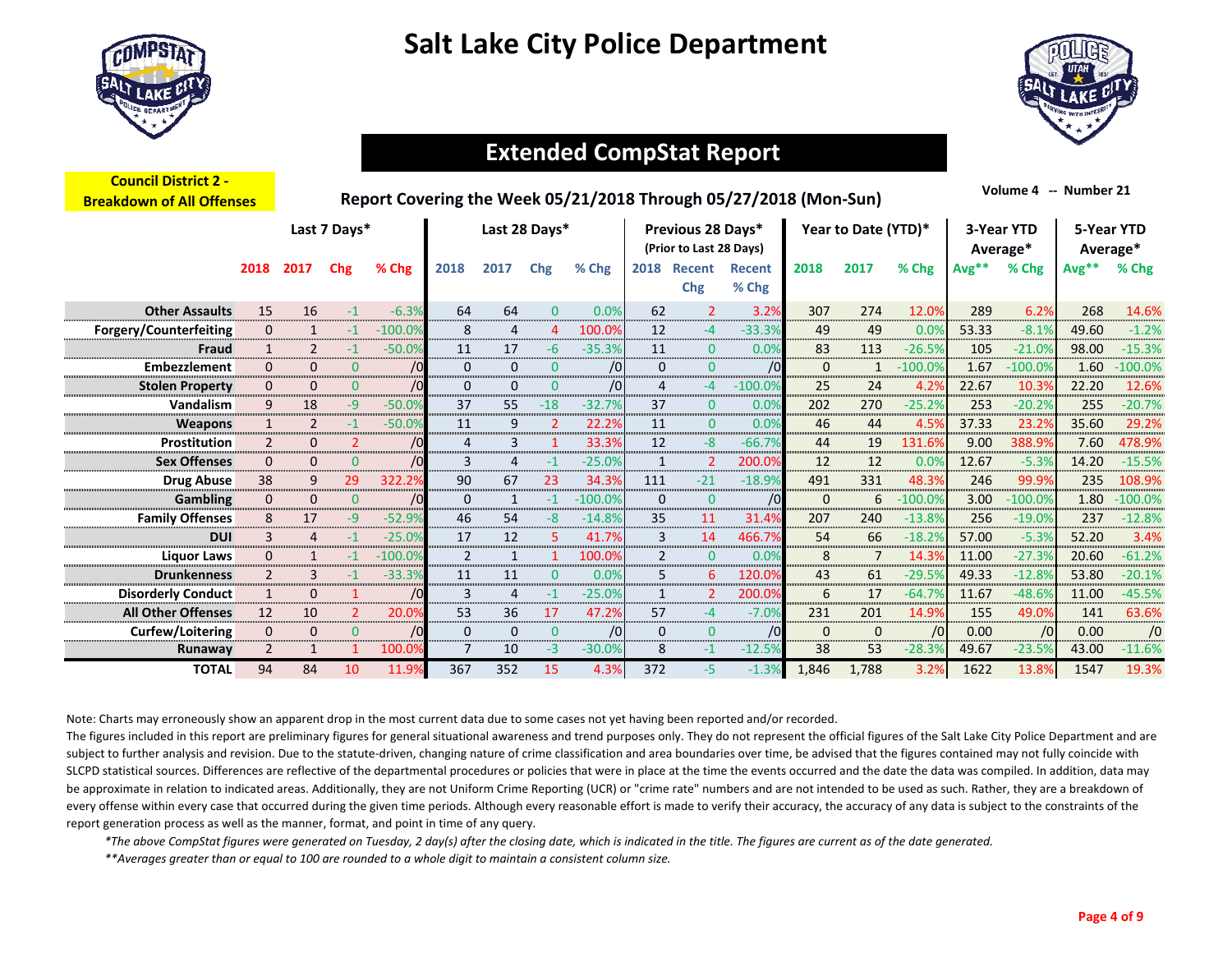



### **Extended CompStat Report…….**

| <b>Council District 3 -</b><br><b>Breakdown of All Offenses</b> |                |              |                |            |                |                |                |           |              |                                              | Report Covering the Week 05/21/2018 Through 05/27/2018 (Mon-Sun) |                |                     |          |         | Volume 4 -- Number 21  |       |                        |
|-----------------------------------------------------------------|----------------|--------------|----------------|------------|----------------|----------------|----------------|-----------|--------------|----------------------------------------------|------------------------------------------------------------------|----------------|---------------------|----------|---------|------------------------|-------|------------------------|
|                                                                 |                |              | Last 7 Days*   |            |                |                | Last 28 Days*  |           |              | Previous 28 Days*<br>(Prior to Last 28 Days) |                                                                  |                | Year to Date (YTD)* |          |         | 3-Year YTD<br>Average* |       | 5-Year YTD<br>Average* |
|                                                                 | 2018           | 2017         | <b>Chg</b>     | % Chg      | 2018           | 2017           | Chg            | % Chg     | 2018         | <b>Recent</b><br>Chg                         | Recent<br>% Chg                                                  | 2018           | 2017                | % Chg    | $Avg**$ | % Chg                  | Avg** | % Chg                  |
| <b>Other Assaults</b>                                           | $\overline{2}$ | 3            | $-1$           | $-33.3%$   | 28             | 20             | 8              | 40.0%     | 24           | $\overline{4}$                               | 16.7%                                                            | 144            | 117                 | 23.1%    | 128     | 12.5%                  | 120   | 19.8%                  |
| Forgery/Counterfeiting                                          | $\mathbf{1}$   | 0            |                | /0         | 3              | $\mathbf 0$    | 3              | /0        | 2            | $\mathbf{1}$                                 | 50.0%                                                            | 14             | 7                   | 100.0%   | 8.33    | 68.0%                  | 8.00  | 75.0%                  |
| Fraud                                                           | $\overline{2}$ | 3            | $-1$           | $-33.3%$   | 11             | 11             | $\overline{0}$ | 0.0%      | 5            | 6                                            | 120.0%                                                           | 63             | 70                  | $-10.0%$ | 74.00   | $-14.9%$               | 63.60 | $-0.9%$                |
| <b>Embezzlement</b>                                             | 0              | 0            | $\overline{0}$ | /0         | $\mathbf{0}$   | $\mathbf 0$    | $\mathbf{0}$   | /0        | $\mathbf{0}$ | $\mathbf{0}$                                 | /0                                                               | 0              | $\mathbf{0}$        | /0       | 0.33    | $-100.0%$              | 0.20  | $-100.0%$              |
| <b>Stolen Property</b>                                          | 0              | 0            | $\mathbf{0}$   | $\sqrt{0}$ | $\overline{2}$ | 1              |                | 100.0%    | $\mathbf{0}$ | $\overline{2}$                               | /0                                                               | 9              | 10                  | $-10.0%$ | 10.00   | $-10.0%$               | 8.00  | 12.5%                  |
| Vandalism                                                       | $\overline{7}$ | 3            | 4              | 133.3%     | 35             | 21             | 14             | 66.7%     | 25           | 10                                           | 40.0%                                                            | 122            | 133                 | $-8.3%$  | 159     | $-23.4%$               | 150   | $-18.8%$               |
| <b>Weapons</b>                                                  | 0              | $\mathbf{1}$ | $-1$           | $-100.0%$  | 2              | $\mathbf{1}$   | -1             | 100.0%    | 1            | $\mathbf{1}$                                 | 100.0%                                                           | 9              | 3                   | 200.0%   | 7.00    | 28.6%                  | 9.80  | $-8.2%$                |
| Prostitution                                                    | 0              | 0            | $\mathbf{0}$   | /0         | $\mathbf{1}$   | $\mathbf{0}$   | 1              | /0        | $\mathbf{0}$ | $\mathbf{1}$                                 | /0                                                               | 6              | 2                   | 200.0%   | 1.67    | 260.0%                 | 1.60  | 275.0%                 |
| <b>Sex Offenses</b>                                             | 0              | 0            | $\overline{0}$ | /0         | $\mathbf{0}$   | $\mathbf 0$    | $\mathbf{0}$   | /0        | $\mathbf{1}$ | $-1$                                         | $-100.0%$                                                        | 6              | 4                   | 50.0%    | 5.67    | 5.9%                   | 5.60  | 7.1%                   |
| <b>Drug Abuse</b>                                               | $\overline{7}$ | 3            | 4              | 133.3%     | 21             | 20             |                | 5.0%      | 21           | $\mathbf{0}$                                 | 0.0%                                                             | 128            | 134                 | $-4.5%$  | 101     | 27.2%                  | 77.60 | 64.9%                  |
| <b>Gambling</b>                                                 | 0              | 0            | $\mathbf{0}$   | /0         | $\mathbf{0}$   | $\mathbf 0$    | $\mathbf{0}$   | /0        | $\mathbf{0}$ | $\mathbf{0}$                                 | /0                                                               | 0              | $\mathbf{0}$        | /0       | 0.33    | $-100.0%$              | 0.20  | $-100.0%$              |
| <b>Family Offenses</b>                                          | $\overline{2}$ | 4            | $-2$           | $-50.0%$   | 22             | 21             | -1             | 4.8%      | 22           | $\mathbf{0}$                                 | 0.0%                                                             | 118            | 89                  | 32.6%    | 95.33   | 23.8%                  | 85.80 | 37.5%                  |
| <b>DUI</b>                                                      | 0              | $\mathbf{1}$ | -1             | $-100.0%$  | 4              | 3              | 1              | 33.3%     | 10           | -6                                           | $-60.0%$                                                         | 28             | 38                  | $-26.3%$ | 31.67   | $-11.6%$               | 26.80 | 4.5%                   |
| <b>Liquor Laws</b>                                              | 0              |              | -1             | $-100.0%$  | $\mathbf{1}$   | $\overline{2}$ | $-1$           | $-50.0%$  | $\mathbf{0}$ | $\mathbf{1}$                                 | /0                                                               | $\overline{2}$ | $\overline{7}$      | $-71.4%$ | 9.00    | $-77.8%$               | 10.60 | $-81.1%$               |
| <b>Drunkenness</b>                                              | 2              | 0            | $\overline{2}$ | $\sqrt{0}$ | 9              | $\overline{4}$ | 5.             | 125.0%    | 10           | $-1$                                         | $-10.0%$                                                         | 36             | 27                  | 33.3%    | 30.00   | 20.0%                  | 32.40 | 11.1%                  |
| <b>Disorderly Conduct</b>                                       | $\mathbf{0}$   | 0            | $\mathbf{0}$   | /0         | $\mathbf{1}$   | $\mathbf 0$    |                | /0        | $\mathbf{0}$ | $\mathbf{1}$                                 | /0                                                               | 6              | $\mathbf{1}$        | 500.0%   | 5.67    | 5.9%                   | 4.00  | 50.0%                  |
| <b>All Other Offenses</b>                                       | 3              | 2            |                | 50.0%      | 13             | 15             | $-2$           | $-13.3%$  | 8            | 5                                            | 62.5%                                                            | 78             | 71                  | 9.9%     | 88.67   | $-12.0%$               | 83.20 | $-6.3%$                |
| <b>Curfew/Loitering</b>                                         | 0              | 0            | $\Omega$       | /0         | 0              | 0              | $\mathbf{0}$   | /0        | $\mathbf{0}$ | $\overline{0}$                               | /0                                                               | 0              | 0                   | /0       | 0.33    | $-100.0%$              | 0.40  | $-100.0%$              |
| Runaway                                                         | 0              |              | $-1$           | $-100.0%$  | 0              | 4              | $-4$           | $-100.0%$ | $\mathbf{1}$ | $-1$                                         | $-100.0%$                                                        | 3              | 11                  | $-72.7%$ | 10.00   | $-70.0%$               | 9.60  | $-68.8%$               |
| <b>TOTAL</b>                                                    | 26             | 22           |                | 18.2%      | 153            | 123            | 30             | 24.4%     | 130          | 23                                           | 17.7%                                                            | 772            | 724                 | 6.6%     | 766     | 0.8%                   | 698   | 10.6%                  |

Note: Charts may erroneously show an apparent drop in the most current data due to some cases not yet having been reported and/or recorded.

The figures included in this report are preliminary figures for general situational awareness and trend purposes only. They do not represent the official figures of the Salt Lake City Police Department and are subject to further analysis and revision. Due to the statute-driven, changing nature of crime classification and area boundaries over time, be advised that the figures contained may not fully coincide with SLCPD statistical sources. Differences are reflective of the departmental procedures or policies that were in place at the time the events occurred and the date the data was compiled. In addition, data may be approximate in relation to indicated areas. Additionally, they are not Uniform Crime Reporting (UCR) or "crime rate" numbers and are not intended to be used as such. Rather, they are a breakdown of every offense within every case that occurred during the given time periods. Although every reasonable effort is made to verify their accuracy, the accuracy of any data is subject to the constraints of the report generation process as well as the manner, format, and point in time of any query.

*\*The above CompStat figures were generated on Tuesday, 2 day(s) after the closing date, which is indicated in the title. The figures are current as of the date generated.*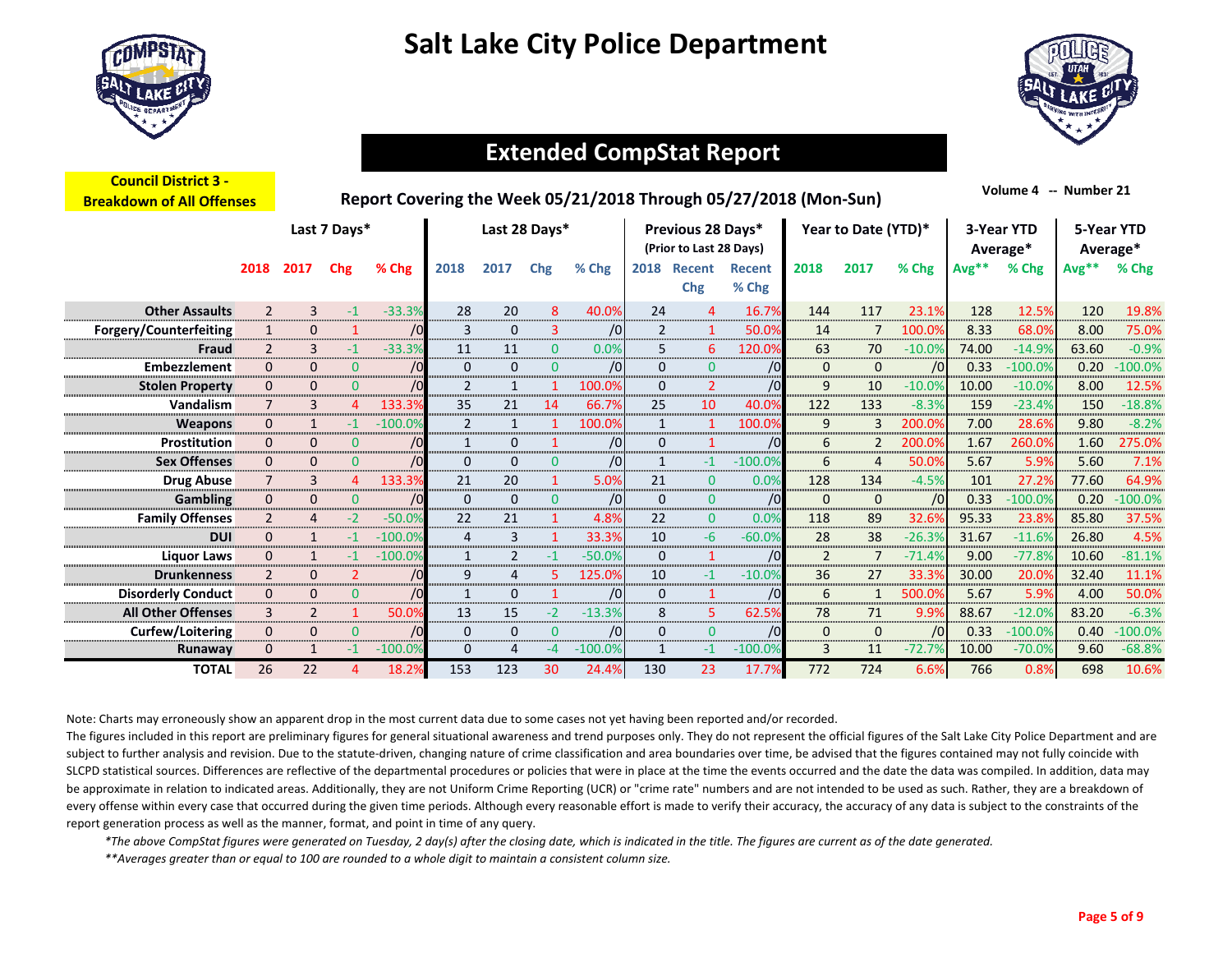



### **Extended CompStat Report…….**

| <b>Council District 4 -</b><br><b>Breakdown of All Offenses</b> |                |                |              |           |              |                |              | Report Covering the Week 05/21/2018 Through 05/27/2018 (Mon-Sun) |                |                                              |                        |              |                     |           |         | Volume 4 -- Number 21  |       |                        |
|-----------------------------------------------------------------|----------------|----------------|--------------|-----------|--------------|----------------|--------------|------------------------------------------------------------------|----------------|----------------------------------------------|------------------------|--------------|---------------------|-----------|---------|------------------------|-------|------------------------|
|                                                                 |                |                | Last 7 Days* |           |              | Last 28 Days*  |              |                                                                  |                | Previous 28 Days*<br>(Prior to Last 28 Days) |                        |              | Year to Date (YTD)* |           |         | 3-Year YTD<br>Average* |       | 5-Year YTD<br>Average* |
|                                                                 | 2018           | 2017           | Chg          | % Chg     | 2018         | 2017           | Chg          | % Chg                                                            | 2018           | <b>Recent</b><br><b>Chg</b>                  | <b>Recent</b><br>% Chg | 2018         | 2017                | % Chg     | $Avg**$ | % Chg                  | Avg** | % Chg                  |
| <b>Other Assaults</b>                                           | 18             | 24             | -6           | $-25.0%$  | 82           | 100            | $-18$        | $-18.0%$                                                         | 100            | $-18$                                        | $-18.0%$               | 460          | 552                 | $-16.7%$  | 615     | $-25.2%$               | 598   | $-23.0%$               |
| Forgery/Counterfeiting                                          | 3              | 6              | -3           | $-50.0%$  | 15           | 22             | $-7$         | $-31.8%$                                                         | 13             | $\overline{2}$                               | 15.4%                  | 69           | 120                 | $-42.5%$  | 97.33   | $-29.1%$               | 80.60 | $-14.4%$               |
| Fraud                                                           | 8              | 13             | -5           | $-38.5%$  | 39           | 41             | $-2$         | $-4.9%$                                                          | 34             | 5                                            | 14.7%                  | 201          | 271                 | $-25.8%$  | 252     | $-20.2%$               | 226   | $-11.2%$               |
| Embezzlement                                                    | $\mathbf{0}$   | $\mathbf{1}$   | $-1$         | $-100.0%$ | 0            | $\overline{2}$ | $-2$         | $-100.0%$                                                        | $\overline{2}$ | $-2$                                         | $-100.0%$              | 4            | 3                   | 33.3%     | 4.00    | 0.0%                   | 3.20  | 25.0%                  |
| <b>Stolen Property</b>                                          | 3              | 8              | -5           | $-62.5%$  | 7            | 10             | -3           | $-30.0%$                                                         | $\overline{2}$ | 5.                                           | 250.0%                 | 30           | 65                  | $-53.8%$  | 55.00   | $-45.5%$               | 46.80 | $-35.9%$               |
| Vandalism                                                       | 9              | 14             | $-5$         | $-35.7%$  | 61           | 61             | $\mathbf{0}$ | 0.0%                                                             | 60             | $\mathbf{1}$                                 | 1.7%                   | 307          | 284                 | 8.1%      | 319     | $-3.9%$                | 334   | $-8.1%$                |
| <b>Weapons</b>                                                  | $\mathbf{1}$   | $\overline{2}$ | -1           | $-50.0%$  | 9            | 10             | $-1$         | $-10.0%$                                                         | 6              | 3                                            | 50.0%                  | 29           | 44                  | $-34.1%$  | 54.67   | $-47.09$               | 48.00 | $-39.6%$               |
| Prostitution                                                    | $\mathbf{0}$   | $\overline{2}$ | $-2$         | $-100.0%$ | 19           | 14             | 5            | 35.7%                                                            | 6              | 13                                           | 216.7%                 | 55           | 45                  | 22.2%     | 26.00   | 111.5%                 | 21.80 | 152.3%                 |
| <b>Sex Offenses</b>                                             | $\overline{2}$ | $\mathbf{1}$   |              | 100.0%    | 8            | 5              | 3            | 60.0%                                                            | 5              | 3                                            | 60.0%                  | 29           | 29                  | 0.0%      | 25.00   | 16.0%                  | 22.60 | 28.3%                  |
| <b>Drug Abuse</b>                                               | 17             | 82             | $-65$        | $-79.3%$  | 131          | 354            | $-223$       | $-63.0%$                                                         | 97             | 34                                           | 35.1%                  | 574          | 2,236               | $-74.3%$  | 1908    | $-69.9%$               | 1430  | $-59.9%$               |
| <b>Gambling</b>                                                 | $\mathbf{0}$   | 0              | $\mathbf{0}$ | /0        | $\mathbf{0}$ | $\mathbf{0}$   | $\mathbf{0}$ | /0                                                               | $\mathbf{0}$   | $\overline{0}$                               | /0                     | $\mathbf{0}$ | 4                   | $-100.0%$ | 2.33    | $-100.0%$              | 1.40  | $-100.0%$              |
| <b>Family Offenses</b>                                          | 10             | 11             | $-1$         | $-9.1%$   | 36           | 37             | $-1$         | $-2.7%$                                                          | 34             | $\overline{2}$                               | 5.9%                   | 198          | 188                 | 5.3%      | 210     | $-5.9%$                | 213   | $-7.1%$                |
| <b>DUI</b>                                                      | $\overline{2}$ | 10             | -8           | $-80.0%$  | 11           | 29             | $-18$        | $-62.1%$                                                         | 10             | $\mathbf{1}$                                 | 10.0%                  | 70           | 163                 | $-57.1%$  | 150     | $-53.4%$               | 162   | $-56.9%$               |
| <b>Liquor Laws</b>                                              | $\mathbf{1}$   | 5              | $-4$         | $-80.0%$  | 17           | 26             | $-9$         | $-34.6%$                                                         | 10             | $\overline{7}$                               | 70.0%                  | 72           | 140                 | $-48.6%$  | 138     | $-47.8%$               | 243   | $-70.4%$               |
| <b>Drunkenness</b>                                              | 10             | 13             | $-3$         | $-23.1%$  | 52           | 48             | 4            | 8.3%                                                             | 47             | 5                                            | 10.6%                  | 327          | 310                 | 5.5%      | 331     | $-1.1%$                | 383   | $-14.6%$               |
| <b>Disorderly Conduct</b>                                       | $\overline{2}$ | $\overline{2}$ | $\Omega$     | 0.0%      | 10           | 9              | $\mathbf{1}$ | 11.1%                                                            | 5              | 5                                            | 100.0%                 | 38           | 59                  | $-35.6%$  | 60.67   | $-37.4%$               | 59.40 | $-36.0%$               |
| <b>All Other Offenses</b>                                       | 17             | 31             | $-14$        | $-45.2%$  | 63           | 152            | $-89$        | $-58.6%$                                                         | 81             | $-18$                                        | $-22.2%$               | 462          | 767                 | $-39.8%$  | 849     | $-45.6%$               | 844   | $-45.2%$               |
| Curfew/Loitering                                                | $\mathbf{1}$   | 0              | $\mathbf 1$  | /0        | 2            | $\mathbf 0$    | 2            | /0                                                               | 0              | $\overline{2}$                               | /0                     | 2            | 4                   | $-50.0%$  | 3.00    | $-33.3%$               | 2.80  | $-28.6%$               |
| Runaway                                                         | 3              | 3              | $\Omega$     | 0.0%      | 9            | 8              | $\mathbf{1}$ | 12.5%                                                            | 6              | $\overline{3}$                               | 50.0%                  | 42           | 37                  | 13.5%     | 40.00   | 5.0%                   | 35.60 | 18.0%                  |
| <b>TOTAL</b>                                                    | 107            | 228            | $-121$       | $-53.1%$  | 571          | 928            | $-357$       | $-38.5%$                                                         | 518            | 53                                           | 10.2%                  | 2.969        | 5.321               | $-44.2%$  | 5141    | $-42.2%$               | 4756  | $-37.6%$               |

Note: Charts may erroneously show an apparent drop in the most current data due to some cases not yet having been reported and/or recorded.

The figures included in this report are preliminary figures for general situational awareness and trend purposes only. They do not represent the official figures of the Salt Lake City Police Department and are subject to further analysis and revision. Due to the statute-driven, changing nature of crime classification and area boundaries over time, be advised that the figures contained may not fully coincide with SLCPD statistical sources. Differences are reflective of the departmental procedures or policies that were in place at the time the events occurred and the date the data was compiled. In addition, data may be approximate in relation to indicated areas. Additionally, they are not Uniform Crime Reporting (UCR) or "crime rate" numbers and are not intended to be used as such. Rather, they are a breakdown of every offense within every case that occurred during the given time periods. Although every reasonable effort is made to verify their accuracy, the accuracy of any data is subject to the constraints of the report generation process as well as the manner, format, and point in time of any query.

*\*The above CompStat figures were generated on Tuesday, 2 day(s) after the closing date, which is indicated in the title. The figures are current as of the date generated.*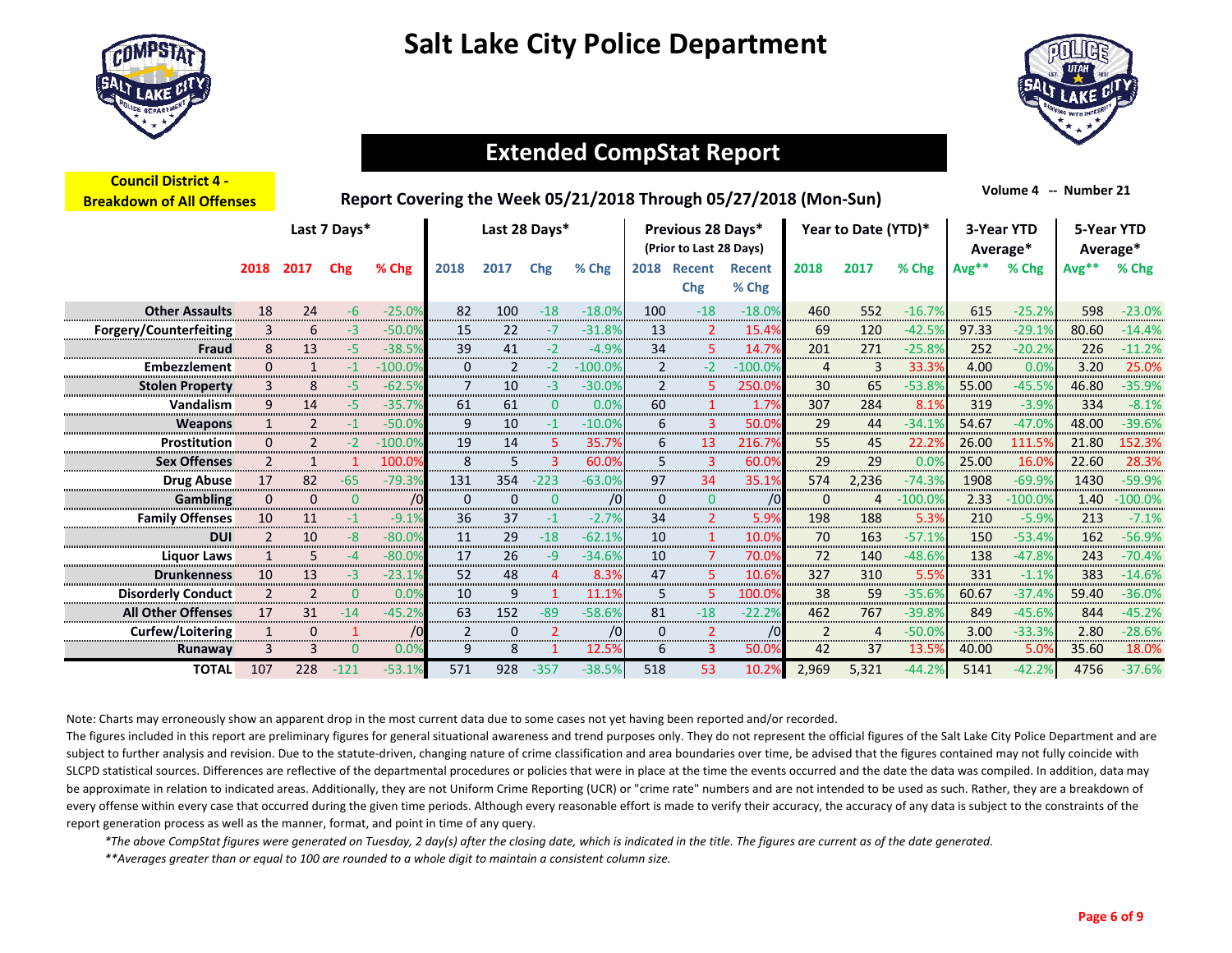



### **Extended CompStat Report…….**

| <b>Council District 5 -</b><br><b>Breakdown of All Offenses</b> |                |              |                | Report Covering the Week 05/21/2018 Through 05/27/2018 (Mon-Sun) |                |               |                |           |                |                                              |                 |       |                     |           |         | Volume 4 -- Number 21  |       |                        |
|-----------------------------------------------------------------|----------------|--------------|----------------|------------------------------------------------------------------|----------------|---------------|----------------|-----------|----------------|----------------------------------------------|-----------------|-------|---------------------|-----------|---------|------------------------|-------|------------------------|
|                                                                 |                |              | Last 7 Days*   |                                                                  |                | Last 28 Days* |                |           |                | Previous 28 Days*<br>(Prior to Last 28 Days) |                 |       | Year to Date (YTD)* |           |         | 3-Year YTD<br>Average* |       | 5-Year YTD<br>Average* |
|                                                                 | 2018           | 2017         | Chg            | % Chg                                                            | 2018           | 2017          | Chg            | % Chg     | 2018           | <b>Recent</b><br>Chg                         | Recent<br>% Chg | 2018  | 2017                | % Chg     | $Avg**$ | % Chg                  | Avg** | % Chg                  |
| <b>Other Assaults</b>                                           | 9              | 14           | $-5$           | $-35.7%$                                                         | 50             | 44            | 6              | 13.6%     | 36             | 14                                           | 38.9%           | 221   | 254                 | $-13.0%$  | 265     | $-16.6%$               | 266   | $-16.8%$               |
| Forgery/Counterfeiting                                          | $\overline{2}$ | 0            | $\overline{2}$ | /0                                                               | 5              | 1             | 4              | 400.0%    | 4              | $\mathbf{1}$                                 | 25.0%           | 40    | 46                  | $-13.0%$  | 37.67   | 6.2%                   | 40.00 | 0.0%                   |
| Fraud                                                           | 5              | 8            | $-3$           | $-37.5%$                                                         | 30             | 28            | $\overline{2}$ | 7.1%      | 18             | 12                                           | 66.7%           | 132   | 184                 | $-28.3%$  | 174     | $-24.0%$               | 150   | $-12.0%$               |
| <b>Embezzlement</b>                                             | 0              | 0            | $\overline{0}$ | /0                                                               | $\mathbf{0}$   | 1             | $-1$           | $-100.0%$ | $\mathbf{0}$   | $\mathbf{0}$                                 | /0              | 0     | $\mathbf{1}$        | $-100.0%$ | 0.67    | $-100.0%$              | 0.40  | $-100.0%$              |
| <b>Stolen Property</b>                                          | $\overline{2}$ | 3            | $-1$           | $-33.3%$                                                         | 4              | 7             | -3             | $-42.9%$  | 5              | $-1$                                         | $-20.0%$        | 28    | 38                  | $-26.3%$  | 34.33   | $-18.4%$               | 31.00 | $-9.7%$                |
| Vandalism                                                       | 12             | 9            | 3              | 33.3%                                                            | 29             | 37            | $-8$           | $-21.6%$  | 39             | $-10$                                        | $-25.6%$        | 174   | 237                 | $-26.6%$  | 236     | $-26.2%$               | 217   | $-20.0%$               |
| <b>Weapons</b>                                                  | $\mathbf{1}$   | 3            | $-2$           | $-66.7%$                                                         | 1              | 7             | $-6$           | $-85.7%$  | $\overline{7}$ | $-6$                                         | $-85.7%$        | 24    | 40                  | $-40.0%$  | 32.67   | $-26.5%$               | 29.00 | $-17.2%$               |
| Prostitution                                                    | 3              | $\mathbf{1}$ | $\mathcal{P}$  | 200.0%                                                           | 8              | 20            | $-12$          | $-60.0%$  | 15             | $-7$                                         | $-46.7%$        | 77    | 52                  | 48.1%     | 30.00   | 156.7%                 | 25.60 | 200.8%                 |
| <b>Sex Offenses</b>                                             | $\mathbf{1}$   | 0            |                | /0                                                               | 5              | $\mathbf{1}$  | 4              | 400.0%    | $\mathbf{0}$   | 5                                            | /0              | 12    | 10                  | 20.0%     | 8.33    | 44.0%                  | 8.20  | 46.3%                  |
| <b>Drug Abuse</b>                                               | 24             | 23           | $\mathbf{1}$   | 4.4%                                                             | 91             | 109           | $-18$          | $-16.5%$  | 139            | $-48$                                        | $-34.5%$        | 557   | 557                 | 0.0%      | 431     | 29.3%                  | 385   | 44.6%                  |
| <b>Gambling</b>                                                 | 0              | 0            | $\mathbf{0}$   | /0                                                               | $\mathbf{0}$   | $\mathbf 0$   | $\mathbf{0}$   | /0        | $\mathbf{0}$   | $\mathbf{0}$                                 | /0              | 0     | 2                   | $-100.0%$ | 0.67    | $-100.0%$              | 0.40  | $-100.0%$              |
| <b>Family Offenses</b>                                          | 9              | 5.           | 4              | 80.0%                                                            | 36             | 30            | 6              | 20.0%     | 22             | 14                                           | 63.6%           | 137   | 174                 | $-21.3%$  | 186     | $-26.2%$               | 182   | $-24.6%$               |
| <b>DUI</b>                                                      | 4              | $\mathbf{1}$ |                | 300.0%                                                           | 9              | 11            | $-2$           | $-18.2%$  | 11             | $-2$                                         | $-18.2%$        | 42    | 63                  | $-33.3%$  | 50.67   | $-17.1%$               | 50.60 | $-17.0%$               |
| <b>Liquor Laws</b>                                              | $\overline{2}$ |              |                | 100.0%                                                           | $\overline{2}$ | 6             | $-4$           | $-66.7%$  | $\overline{4}$ | $-2$                                         | $-50.0%$        | 15    | 22                  | $-31.8%$  | 17.67   | $-15.1%$               | 22.40 | $-33.0%$               |
| <b>Drunkenness</b>                                              | $\mathbf{1}$   | 4            | -3             | $-75.0%$                                                         | 14             | 16            | $-2$           | $-12.5%$  | 17             | $-3$                                         | $-17.6%$        | 75    | 86                  | $-12.8%$  | 75.00   | 0.0%                   | 79.00 | $-5.1%$                |
| <b>Disorderly Conduct</b>                                       | $\mathbf{1}$   | $\mathbf{1}$ | $\mathbf{0}$   | 0.0%                                                             | 3              | 5             | $-2$           | $-40.0%$  | $\overline{2}$ | $\mathbf{1}$                                 | 50.0%           | 10    | 20                  | $-50.0%$  | 13.33   | $-25.0%$               | 9.60  | 4.2%                   |
| <b>All Other Offenses</b>                                       | 11             | 11           | $\Omega$       | 0.0%                                                             | 51             | 48            | 3              | 6.3%      | 56             | -5.                                          | $-8.9%$         | 268   | 259                 | 3.5%      | 215     | 24.5%                  | 190   | 41.2%                  |
| <b>Curfew/Loitering</b>                                         | 0              | 0            | $\overline{0}$ | /0                                                               | 0              | 0             | $\mathbf{0}$   | /0        | $\mathbf{0}$   | $\mathbf{0}$                                 | /0              | 1     | 2                   | $-50.0%$  | 0.67    | 50.0%                  | 0.40  | 150.0%                 |
| Runaway                                                         | 0              | $\mathbf{1}$ | $-1$           | $-100.0%$                                                        | $\overline{2}$ | 5             | $-3$           | $-60.0%$  | $\mathbf{1}$   | 1                                            | 100.0%          | 14    | 20                  | $-30.0%$  | 19.00   | $-26.3%$               | 21.40 | $-34.6%$               |
| <b>TOTAL</b>                                                    | 87             | 85           |                | 2.4%                                                             | 340            | 376           | $-36$          | $-9.6%$   | 376            | $-36$                                        | $-9.6%$         | 1.827 | 2.067               | $-11.6%$  | 1827    | 0.0%                   | 1708  | 7.0%                   |

Note: Charts may erroneously show an apparent drop in the most current data due to some cases not yet having been reported and/or recorded.

The figures included in this report are preliminary figures for general situational awareness and trend purposes only. They do not represent the official figures of the Salt Lake City Police Department and are subject to further analysis and revision. Due to the statute-driven, changing nature of crime classification and area boundaries over time, be advised that the figures contained may not fully coincide with SLCPD statistical sources. Differences are reflective of the departmental procedures or policies that were in place at the time the events occurred and the date the data was compiled. In addition, data may be approximate in relation to indicated areas. Additionally, they are not Uniform Crime Reporting (UCR) or "crime rate" numbers and are not intended to be used as such. Rather, they are a breakdown of every offense within every case that occurred during the given time periods. Although every reasonable effort is made to verify their accuracy, the accuracy of any data is subject to the constraints of the report generation process as well as the manner, format, and point in time of any query.

*\*The above CompStat figures were generated on Tuesday, 2 day(s) after the closing date, which is indicated in the title. The figures are current as of the date generated.*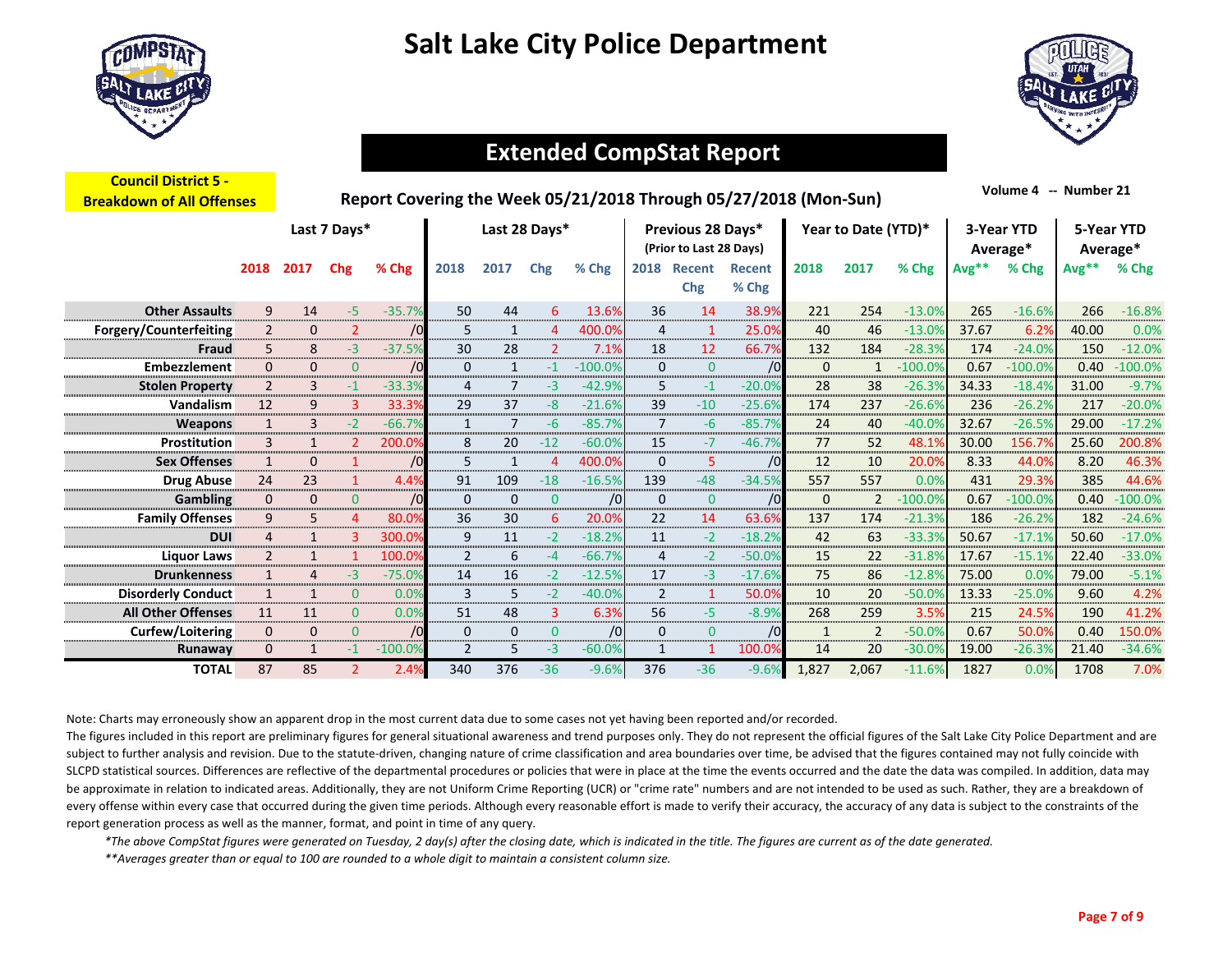

**Council District 6 ‐** 



### **Extended CompStat Report…….**

| <u> COUNCIL DISTRICT 0 -</u><br><b>Breakdown of All Offenses</b> |                |                |                | Report Covering the Week 05/21/2018 Through 05/27/2018 (Mon-Sun) |              |                |               |           |                |                                              |                        |                |                     |            |         | Volume 4 -- Number 21  |         |                        |
|------------------------------------------------------------------|----------------|----------------|----------------|------------------------------------------------------------------|--------------|----------------|---------------|-----------|----------------|----------------------------------------------|------------------------|----------------|---------------------|------------|---------|------------------------|---------|------------------------|
|                                                                  |                |                | Last 7 Days*   |                                                                  |              |                | Last 28 Days* |           |                | Previous 28 Days*<br>(Prior to Last 28 Days) |                        |                | Year to Date (YTD)* |            |         | 3-Year YTD<br>Average* |         | 5-Year YTD<br>Average* |
|                                                                  | 2018           | 2017           | <b>Chg</b>     | % Chg                                                            | 2018         | 2017           | Chg           | % Chg     | 2018           | <b>Recent</b><br><b>Chg</b>                  | <b>Recent</b><br>% Chg | 2018           | 2017                | % Chg      | $Avg**$ | % Chg                  | $Avg**$ | % Chg                  |
| <b>Other Assaults</b>                                            | $\overline{2}$ | 3              | $-1$           | $-33.3%$                                                         | 10           | 9              | 1             | 11.1%     | 5              | 5                                            | 100.0%                 | 29             | 30                  | $-3.3%$    | 35.33   | $-17.9%$               | 36.00   | $-19.4%$               |
| Forgery/Counterfeiting                                           | $\mathbf{1}$   | 0              |                | /0                                                               | 2            | 1              |               | 100.0%    | $\mathbf{0}$   | $\overline{2}$                               | /0                     | 6              | 12                  | $-50.0%$   | 7.33    | $-18.2%$               | 7.80    | $-23.1%$               |
| Fraud                                                            | 0              | 5              | -5.            | $-100.0%$                                                        | 9            | 6              | 3             | 50.0%     | 8              | $\mathbf{1}$                                 | 12.5%                  | 46             | 37                  | 24.3%      | 55.33   | $-16.9%$               | 48.00   | $-4.2%$                |
| Embezzlement                                                     | 0              | 0              | $\overline{0}$ | /0                                                               | $\mathbf{0}$ | $\mathbf{0}$   | $\mathbf{0}$  | /0        | $\mathbf{0}$   | $\mathbf{0}$                                 | /0                     | 0              | $\mathbf{0}$        | /0         | 0.33    | $-100.0%$              | 0.20    | $-100.0%$              |
| <b>Stolen Property</b>                                           | 0              | 0              | $\Omega$       | /0                                                               | $\mathbf{0}$ | $\mathbf{0}$   | $\mathbf{0}$  | /0        | $\mathbf{0}$   | $\mathbf{0}$                                 | /0                     | $\overline{2}$ | 3                   | $-33.3%$   | 3.33    | $-40.0%$               | 3.60    | $-44.4%$               |
| Vandalism                                                        | 0              | 0              | $\mathbf{0}$   | /0                                                               | 25           | 5              | 20            | 400.0%    | 9              | 16                                           | 177.8%                 | 56             | 44                  | 27.3%      | 54.33   | 3.1%                   | 67.20   | $-16.7%$               |
| <b>Weapons</b>                                                   | 0              | 0              | $\overline{0}$ | /0                                                               | $\mathbf{0}$ | $\mathbf 0$    | $\mathbf{0}$  | /0        | $\mathbf{0}$   | $\mathbf{0}$                                 | /0                     | $\mathbf{1}$   | $\overline{2}$      | $-50.0%$   | 3.00    | $-66.7%$               | 2.40    | $-58.3%$               |
| Prostitution                                                     | 0              | 0              | $\mathbf{0}$   | /0                                                               | 0            | $\overline{2}$ | $-2$          | $-100.0%$ | $\mathbf{0}$   | $\mathbf{0}$                                 | /0                     | $\mathbf{0}$   | $\overline{2}$      | $-100.0\%$ | 1.33    | $-100.0%$              | 1.20    | $-100.0%$              |
| <b>Sex Offenses</b>                                              | 0              | 0              | $\mathbf{0}$   | /0                                                               | 0            | $\mathbf{0}$   | $\mathbf{0}$  | /0        | $\mathbf{0}$   | $\mathbf{0}$                                 | /0                     | $\overline{2}$ | 2                   | 0.0%       | 4.33    | $-53.8%$               | 3.60    | $-44.4%$               |
| <b>Drug Abuse</b>                                                | 0              | 0              | $\mathbf{0}$   | /0                                                               | 0            | $\overline{2}$ | $-2$          | $-100.0%$ | 4              | $-4$                                         | $-100.0%$              | 9              | 23                  | $-60.9%$   | 17.00   | $-47.1%$               | 18.60   | $-51.6%$               |
| <b>Gambling</b>                                                  | 0              | 0              | $\overline{0}$ | /0                                                               | 0            | $\mathbf{0}$   | $\mathbf{0}$  | /0        | $\mathbf{0}$   | $\mathbf{0}$                                 | /0                     | 0              | $\mathbf{0}$        | /0         | 0.00    | /0                     | 0.00    | /0                     |
| <b>Family Offenses</b>                                           | 0              | 3              | -3             | $-100.0%$                                                        | 3            | 8              | -5            | $-62.5%$  | 5              | $-2$                                         | $-40.0%$               | 23             | 26                  | $-11.5%$   | 29.67   | $-22.5%$               | 28.60   | $-19.6%$               |
| <b>DUI</b>                                                       | 0              |                | $-1$           | $-100.0%$                                                        | $\mathbf{0}$ | $\mathbf{1}$   | $-1$          | $-100.0%$ | $\overline{2}$ | $-2$                                         | $-100.0%$              | 5              | 6                   | $-16.7%$   | 7.33    | $-31.8%$               | 8.00    | $-37.5%$               |
| <b>Liquor Laws</b>                                               | $\mathbf{1}$   | 0              |                | /0                                                               | $\mathbf{1}$ | $\mathbf 0$    |               | /0        | $\mathbf{1}$   | $\mathbf{0}$                                 | 0.0%                   | 3              | $\mathbf{1}$        | 200.0%     | 1.33    | 125.0%                 | 2.60    | 15.4%                  |
| <b>Drunkenness</b>                                               | $\mathbf{1}$   | 0              |                | /0                                                               | $\mathbf{1}$ | $\overline{2}$ | $-1$          | $-50.0%$  | $\overline{2}$ | $-1$                                         | $-50.0%$               | 10             | 5                   | 100.0%     | 6.00    | 66.7%                  | 7.20    | 38.9%                  |
| <b>Disorderly Conduct</b>                                        | 0              | $\Omega$       | $\overline{0}$ | /0                                                               | $\mathbf{1}$ | $\Omega$       |               | /0        | $\mathbf{0}$   | $\mathbf{1}$                                 | /0                     | $\overline{2}$ | $\Omega$            | /0         | 1.67    | 20.0%                  | 1.40    | 42.9%                  |
| <b>All Other Offenses</b>                                        | 0              | $\overline{2}$ | $-2$           | $-100.0%$                                                        | $\mathbf{1}$ | 5              | $-4$          | $-80.0%$  | 1              | $\mathbf{0}$                                 | 0.0%                   | 11             | 22                  | $-50.0%$   | 15.33   | $-28.3%$               | 16.20   | $-32.1%$               |
| <b>Curfew/Loitering</b>                                          | 0              | 0              | $\mathbf{0}$   | /0                                                               | $\mathbf{0}$ | $\mathbf{0}$   | $\mathbf{0}$  | /0        | $\mathbf{0}$   | $\mathbf{0}$                                 | /0                     | 0              | $\mathbf{0}$        | /0         | 0.00    | /0                     | 0.00    | /0                     |
| Runaway                                                          | 0              | $\Omega$       | $\mathbf{0}$   | /0                                                               | 0            | $\mathbf{1}$   | $-1$          | $-100.0%$ | $\overline{2}$ | $-2$                                         | $-100.0%$              | 5              | $\overline{2}$      | 150.0%     | 3.33    | 50.0%                  | 2.40    | 108.3%                 |
| <b>TOTAL</b>                                                     | 5              | 14             | $-9$           | $-64.3%$                                                         | 53           | 42             | 11            | 26.2%     | 39             | 14                                           | 35.9%                  | 210            | 217                 | $-3.2%$    | 246     | $-14.7%$               | 255     | $-17.6%$               |

Note: Charts may erroneously show an apparent drop in the most current data due to some cases not yet having been reported and/or recorded.

The figures included in this report are preliminary figures for general situational awareness and trend purposes only. They do not represent the official figures of the Salt Lake City Police Department and are subject to further analysis and revision. Due to the statute-driven, changing nature of crime classification and area boundaries over time, be advised that the figures contained may not fully coincide with SLCPD statistical sources. Differences are reflective of the departmental procedures or policies that were in place at the time the events occurred and the date the data was compiled. In addition, data may be approximate in relation to indicated areas. Additionally, they are not Uniform Crime Reporting (UCR) or "crime rate" numbers and are not intended to be used as such. Rather, they are a breakdown of every offense within every case that occurred during the given time periods. Although every reasonable effort is made to verify their accuracy, the accuracy of any data is subject to the constraints of the report generation process as well as the manner, format, and point in time of any query.

*\*The above CompStat figures were generated on Tuesday, 2 day(s) after the closing date, which is indicated in the title. The figures are current as of the date generated.*